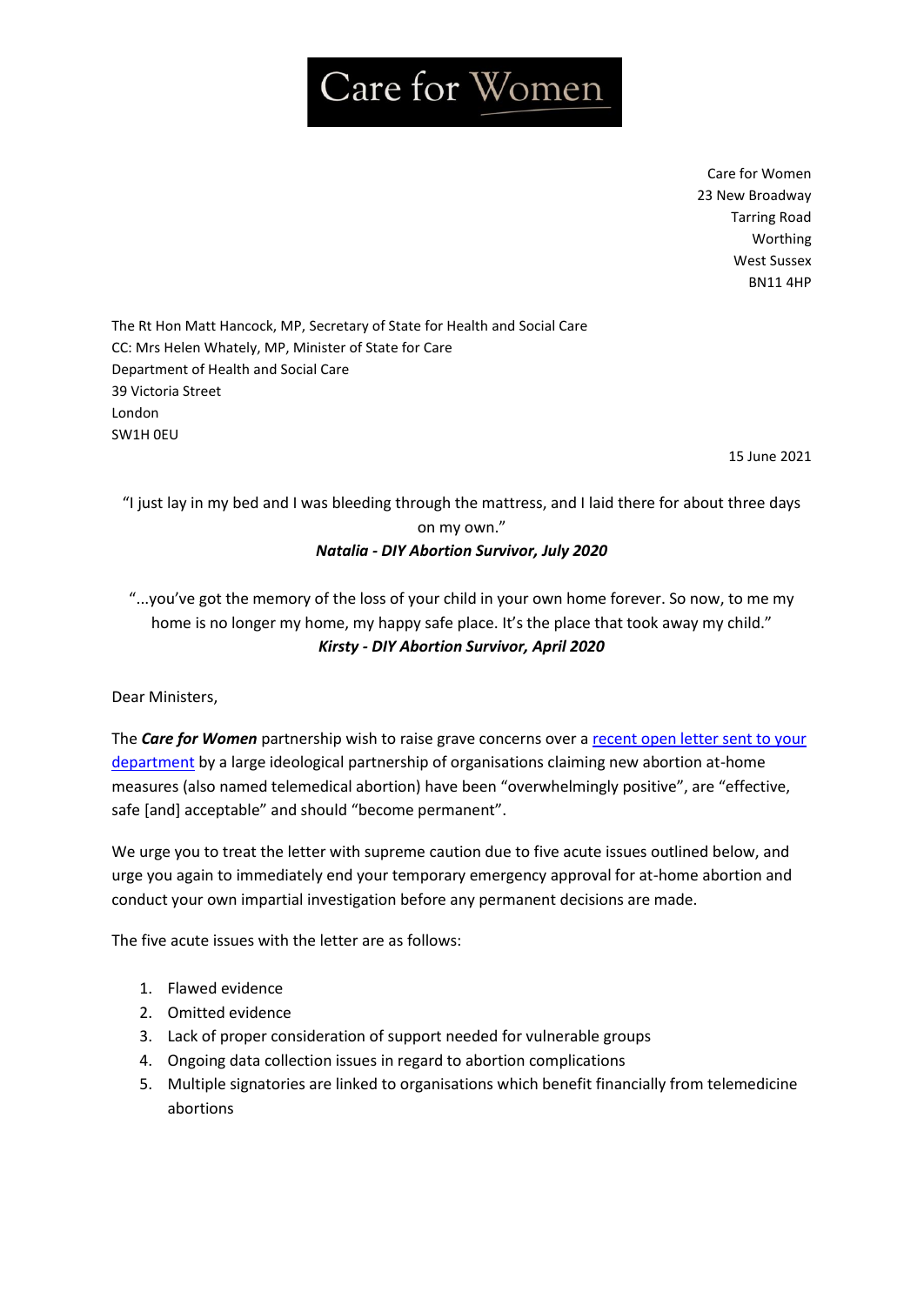## **Flawed evidence**

The letter relies on two pieces of evidence to support the claim that these at-home abortion measures are *"effective, safe, acceptable"*: firstly, on a British Journal of Gynaecology study of 50,000 women and secondly on a patient feedback survey of 1,333 clients. A prominent co-author in both studies was the Medical Director of BPAS, Patrica Lohr. The prominent flaws in the first papers include:

- A heavy reliance on 2 patient feedback surveys totalling 2,576 patients (less than 10% of all telemedicine patients), from which they extrapolate satisfaction data for 85% of all medical abortions
- The study claims the gestational age of the telemedicine cohort was lower that in-clinic abortion but provides no evidence to explain how they verified this other than by using the date given by the caller as her last menstrual period (LMP).

Considering 52 cases are already known to the DHSC of women taking these pills beyond 10 weeks gestation (and some far beyond) coupled with public testimony of women harmed by these measures, we urge health ministers to conduct their own careful investigations rather than relying on this submitted data alone.

## **Omitted evidence**

The open letter gave no consideration whatsoever to publicly available evidence calling into question the *"effectiveness, safety and acceptability"* of these measures. These include:

- Testimonies from DIY abortion survivors (quoted above and available at [careforwomen.co.uk/abortiontestimonies\)](https://www.careforwomen.co.uk/womenstestimonies).
- CQC and NHS England reports o[f 52 cases](https://www.gov.uk/government/statistics/abortion-statistics-during-the-coronavirus-pandemic-january-to-june-2020) of illegal practice and serious complications including "[major resuscitations for major haemorrhage](https://christianconcern.com/wp-content/uploads/2018/10/CC-Resource-Misc-Judicial-Review-Abortion-200729-NHS-email-2.pdf)."
- [NHS hospitals data s](https://percuity.blog/freedom-of-information-investigation-into-complications-from-abortion-at-home/)uggesting that complication rates of at-home abortion are 5 times higher than the yearly average.
- [FOI data showing incomplete abortion rates,](https://percuity.blog/freedom-of-information-investigation-into-complications-from-abortion-at-home/) with an estimated 250 women a month requiring evacuation of retained products of conception due to failed procedures.
- [Ambulance service data s](https://percuity.blog/freedom-of-information-investigation-into-complications-from-abortion-at-home/)howing an estimated 20 ambulance send outs a month to attend the scene of women taking these pills.
- [Savanta ComRes Polling](https://2sjjwunnql41ia7ki31qqub1-wpengine.netdna-ssl.com/wp-content/uploads/2021/02/SPUC_Savanta-ComRes_Dec-2020-Poll_England_Tables.pdf) showing that 68% of the general population and 75% of women in England are concerned about women undergoing an abortion procedure at home.
- [Mystery Client Investigation](https://percuity.blog/mystery-client-survey/) proving that these pills can easily be obtained for improper use, or in the presence of abusive partners.
- [A recent letter](https://righttolife.org.uk/medicalletter) signed by ove[r 600 UK medical professionals,](https://www.dailymail.co.uk/news/article-9583159/More-600-medics-demand-end-pills-post-abortion-scheme.html) detailing much of the above and more, calling on the Government to stop these measures immediately.

While we understand why non-medical campaign groups like Abortion Rights, Amnesty International and Stonewall would omit such evidence, we are astounded that large and trusted medical bodies like the British Medical Association (BMA), the Royal College of Obstetricians and Gynaecologists (RCOG) and the Royal College of Midwives (RCOM) would deliberately overlook such findings.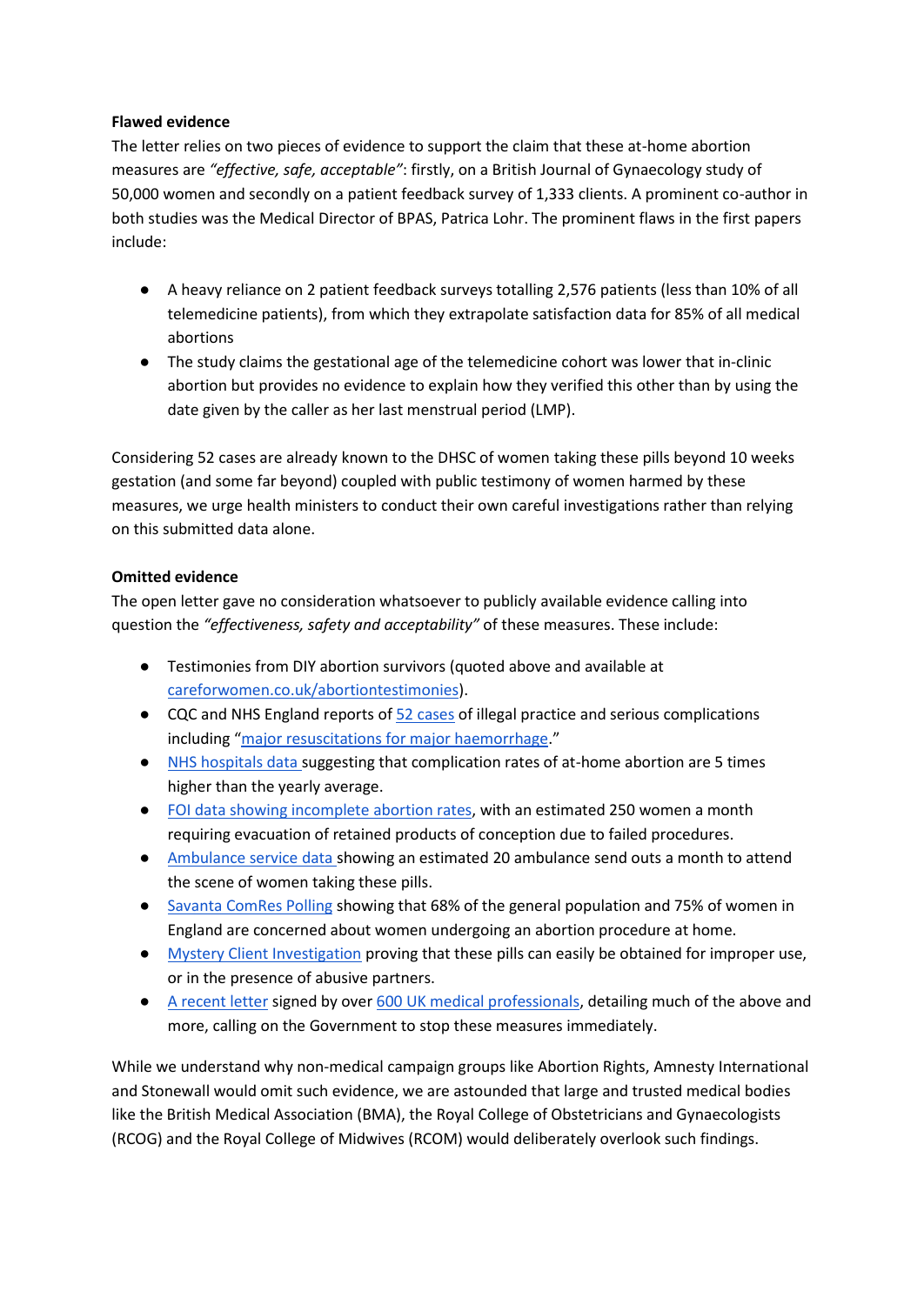#### **Lack of proper consideration of support needed for vulnerable groups**

It is revealing that the letter goes to great lengths to list a number of vulnerable groups as the supposed benefactors of receiving abortion pills without in-clinic assessment. These include: *"victimsurvivors of sexual violence and domestic abuse, teenagers, disabled women, Black and minoritized women, migrant women, homeless women, women with mental health or substance use issues, and women with insecure immigration status."* Common sense suggests that these women will be put at more risk by being assessed and receiving counselling and information by phone rather than in person.

#### **Ongoing data collection issues in regard to abortion complications**

It is noteworthy that MP Helen Whatley (to whom this letter is addressed) has recently [acknowledged](https://questions-statements.parliament.uk/written-questions/detail/2021-04-12/178575) *"there are limitations with the data provided on HSA4 forms as complications that occur after treatment may not be known to the registered medical practitioner and may not be reported"* along with a commitment to "*examine"* these systems with *"partner organisations"* and discern *"whether improvement is required".* As HSA4 forms are currently the only impartial means by which the DHSC collects complication data, and these means have been proven to be faulty, we not only welcome this examination, but ask that you end these measures until such an examination has taken place and that non partnership organisations be included in this examination.

# **Multiple signatories are linked to organisations which benefit financially from telemedicine abortions**

Organisations which have control of abortion complication data and which have vested interested in abortion should not be accorded the status of neutral observers. Many of the signatories of the aforementioned letter are abortion providers who benefit financially from abortion and potentially will increase their profits substantially from pills-by-post services which involve less staff and overheads. Others have previously produced unsubstantiated, inaccurate information about abortion. To give two examples:

#### *Links between the RCOG and abortion providers:*

[RCOG abortion guidelines,](https://www.rcog.org.uk/en/guidelines-research-services/guidelines/coronavirus-abortion/) written at the start of lockdown and a decisive resource for Government ministers, were co-authored by Partricia Lohr, Medical Director at BPAS, and Jonathan Lord, Director of MSI UK, the two largest abortion providers. Considering the NHS is being charged by the abortion industry around  $£400$  per abortion pack, and is currently picking up most of the cost of complications, it is no surprise that Lord has referred to these measures as *"[one of the few really](https://www.theguardian.com/world/2021/apr/21/pills-in-the-post-how-covid-reopened-the-abortion-wars)  [positive things to come out of the pandemic](https://www.theguardian.com/world/2021/apr/21/pills-in-the-post-how-covid-reopened-the-abortion-wars)."* 

#### *Links between FSRH, RCOG and Educational Organisations:*

Another notable example comes in the form of a[n Abortion Fact Sheet](https://www.pshe-association.org.uk/system/files/fsrh-rcog-abortion-care-factsheet-rse-lessons%20%281%29.pdf) published in a partnership between two signatories - the FSRH and RCOG - in January 2019. The fact sheet contains unbalanced, un-peer-reviewed and easily disprovable claims about the impact of abortion on women's health. It was designed for the new RSE education syllabus and references multiple other signatories of the letter in its footnote and resource section including Brook and the IPPF.